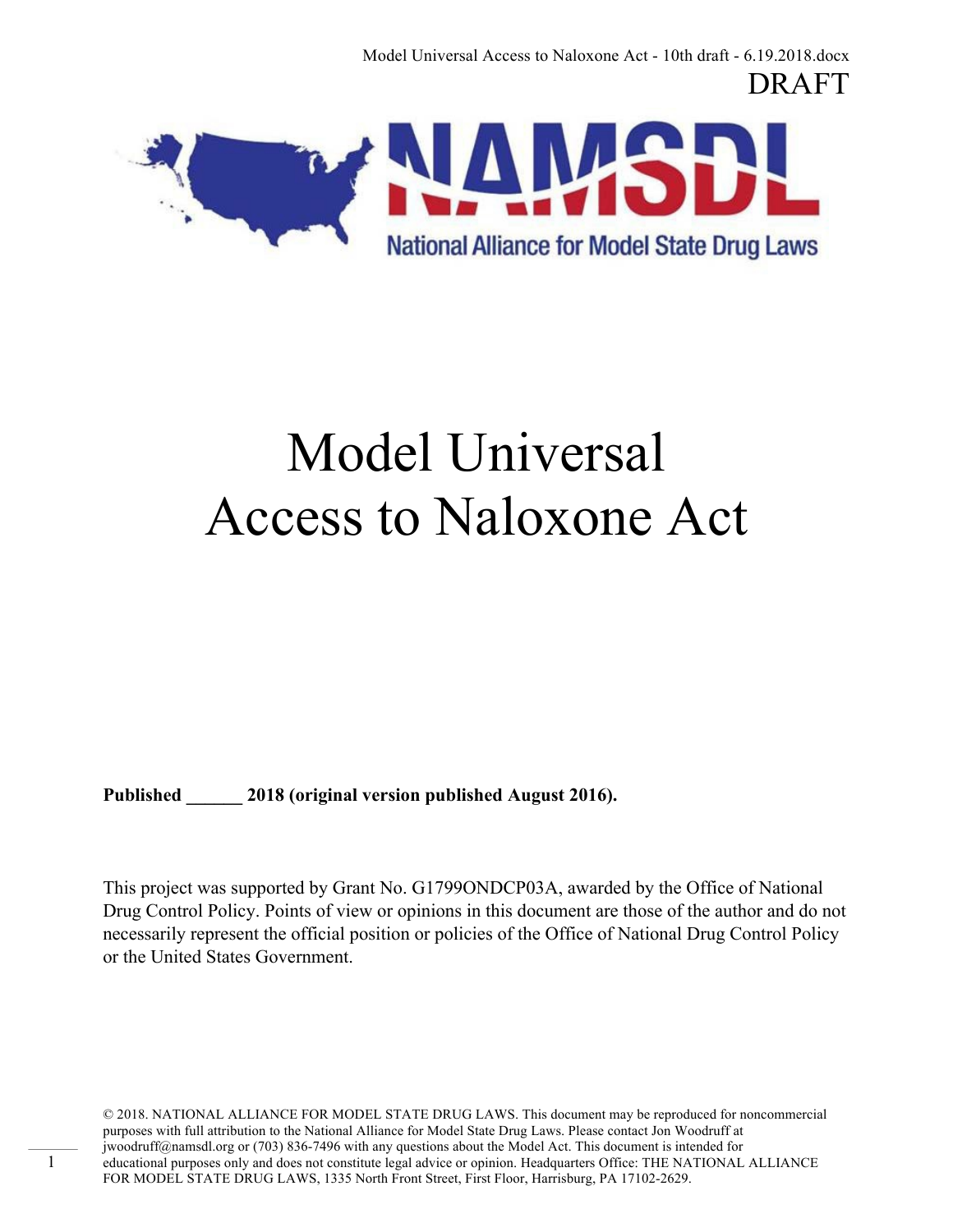# Model Universal Access to Naloxone Act

## *Table of Contents*

- 4 Section I *Short Title*
- 4 Section II *Legislative Findings*
- 7 Section III *Purpose*
- 8 Section IV *Definitions*
- 9 Section V *Co-Prescribing of Naloxone*
- 9 Section VI *Statewide Standing Orders*
- 10 Section VII *Direct Prescribing and Dispensing Naloxone*
- 11 Section VIII *Possession and Administration of Naloxone by Individuals and Community-Focused Organizations*
- 12 Section IX *Naloxone Supply*
- 12 Section X *Immunity*
- 13 Section XI *Public Education Programs*
- 13 Section XII *New Opioid Overdose Reversal Drug*
- 14 Section XIII *Consents*
- 14 Section XIV *Insurance Coverage for Naloxone*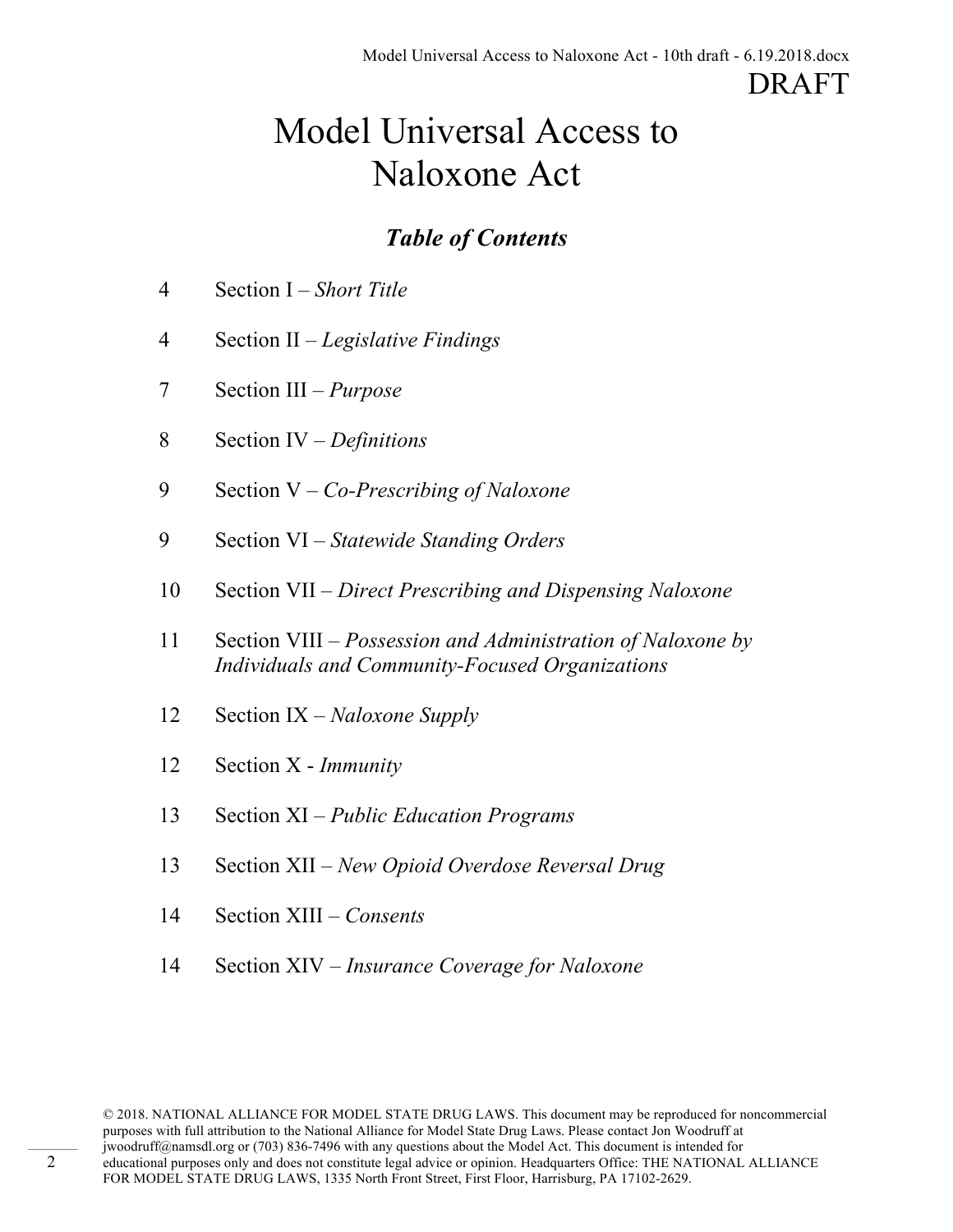- 15 Section XV *Data Collection and Evaluation*
- 17 Section XVI *Rules and Regulations*
- 17 Section XVII *Severability*
- 17 Section XVIII *Effective Date*

© 2018. NATIONAL ALLIANCE FOR MODEL STATE DRUG LAWS. This document may be reproduced for noncommercial purposes with full attribution to the National Alliance for Model State Drug Laws. Please contact Jon Woodruff at jwoodruff@namsdl.org or (703) 836-7496 with any questions about the Model Act. This document is intended for educational purposes only and does not constitute legal advice or opinion. Headquarters Office: THE NATIONAL ALLIANCE FOR MODEL STATE DRUG LAWS, 1335 North Front Street, First Floor, Harrisburg, PA 17102-2629.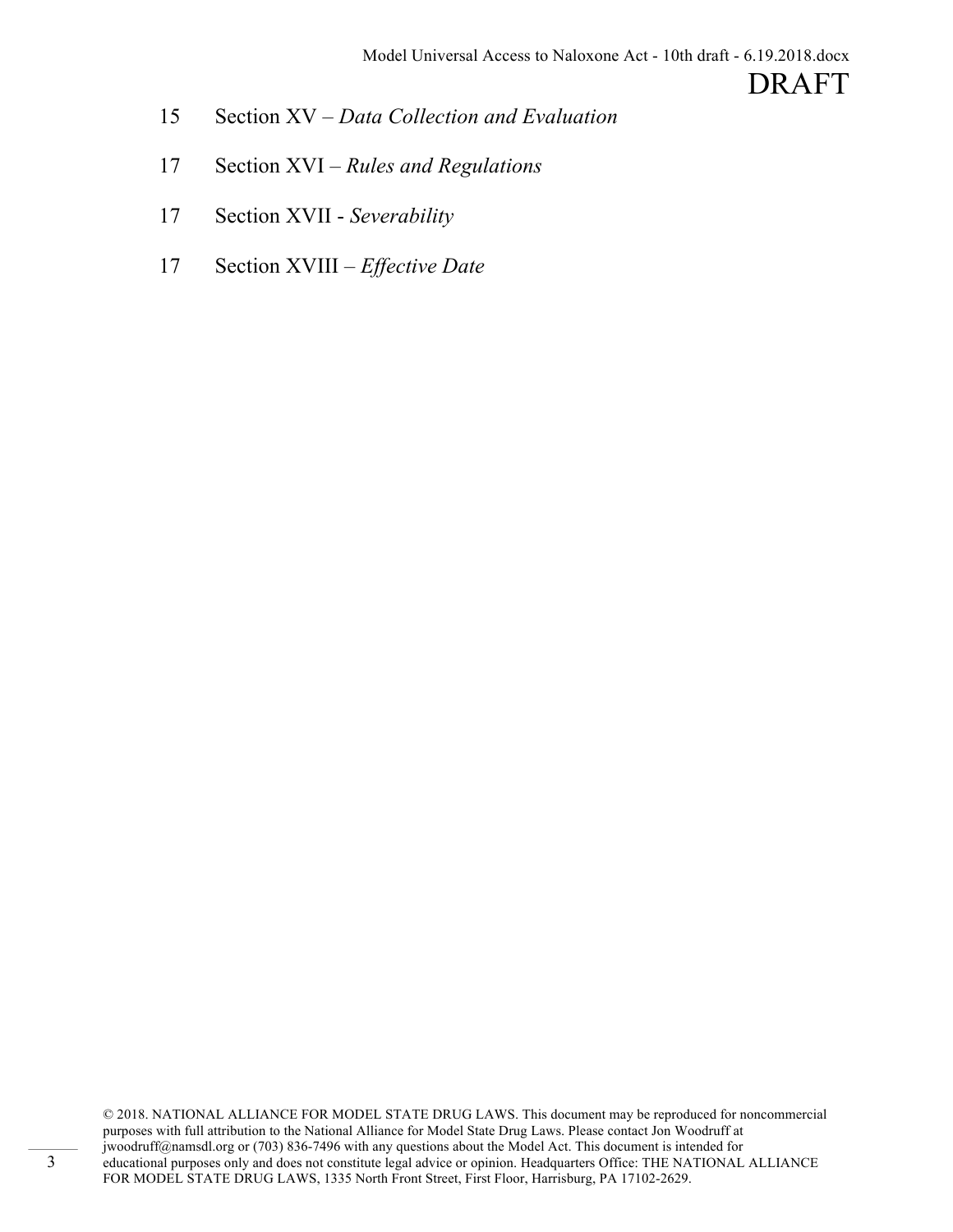#### **SECTION I. SHORT TITLE.**

This Act shall be known and may be cited as the "Model Universal Access to Naloxone Act"  $("Model Act").$ <sup>1</sup>

#### **SECTION II. LEGISLATIVE FINDINGS.**

- (a) From 1999 to 2016, the United State age-adjusted drug overdose rate more than tripled, from 6.2 to 19.8 deaths per  $100,000$  persons.<sup>2</sup> The rate of increase itself grew from  $3\%$  per year between 2006 and 2014 to 18% per year from 2014 to 2016.<sup>3</sup>
- (b) When combined with the increase in U.S. population over the same timeframe, this terrible surge in drug overdose death rate equates to a nearly four-fold increase in actual deaths, from less than 18,000 in 1999 to nearly  $64,000$  in  $2016<sup>4</sup>$  Preliminary estimates indicate a projected increase to nearly 70,000 deaths in 2017, making drug overdoses the second deadliest health epidemic in the nation's history, exceeded only by the flu pandemic of  $1918$ <sup>5</sup>
- (c) [State statistics mirroring (a) or (b) above.]
- (d) Many opioid-related overdose deaths are preventable if naloxone, a U.S. Food and Drug Administration (FDA)-approved opioid overdose reversal medication, is readily available

 $3$  *Id.* 

 $<sup>1</sup>$  As of 2018, many state laws providing increased access to naloxone refer to the drug in terms other than "naloxone"</sup> or "naloxone hydrochloride." Such terms include "opioid antagonist", "opiate antagonist", "opioid antidote", "opioid overdose drug", "opioid overdose medication", and "overdose intervention drug." NAMSDL uses "naloxone" in this Model Act because naloxone itself has been the exclusively used opioid overdose reversal drug for 40 years. Presumably, states using a term other than naloxone do so to avoid a need to amend their laws if a reversal drug other than naloxone becomes widely used. NAMSDL, however, believes that the benefit of introducing a new, and potentially confusing, term is outweighed by simplicity and the customary. Section XII of the Model Act provides that in the event that a new opioid overdose reversal drug is approved, the provisions of the Act are applicable to such drug for a period of two years.

<sup>2</sup> Hedegaard H, Warner M, Miniño AM. Drug overdose deaths in the United States, 1999–2016. NCHS Data Brief, no 294. Hyattsville, MD: National Center for Health Statistics. December 2017. Available at https://www.cdc.gov/nchs/data/databriefs/db294.pdf.

<sup>4</sup> National Center for Health Statistics, Provisional Drug Overdose Death Counts, available at https://www.cdc.gov/nchs/nvss/vsrr/drug-overdose-data.htm.

<sup>5</sup> https://www.forbes.com/sites/niallmccarthy/2017/09/11/u-s-heroin-deaths-have-increased-533-since-2002 infographic/#3bed6e7331ab.

<sup>© 2018.</sup> NATIONAL ALLIANCE FOR MODEL STATE DRUG LAWS. This document may be reproduced for noncommercial purposes with full attribution to the National Alliance for Model State Drug Laws. Please contact Jon Woodruff at jwoodruff@namsdl.org or (703) 836-7496 with any questions about the Model Act. This document is intended for educational purposes only and does not constitute legal advice or opinion. Headquarters Office: THE NATIONAL ALLIANCE FOR MODEL STATE DRUG LAWS, 1335 North Front Street, First Floor, Harrisburg, PA 17102-2629.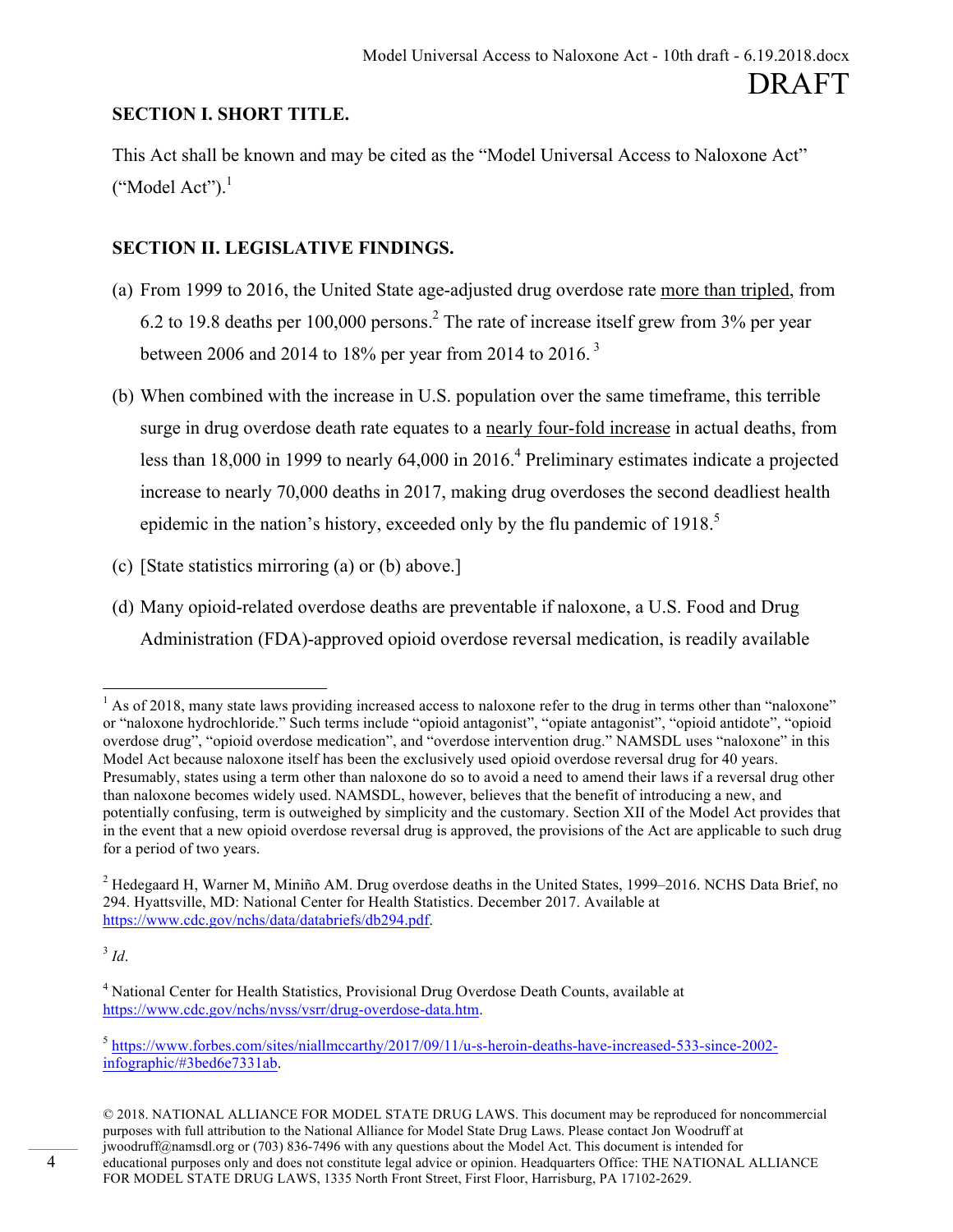to, and carried by, all first responders and a greater number of other residents of [state]. Indeed, given the rate that overdoses are occurring, no [state] resident can be sure that he or she will never be in a position to encounter an opioid-based overdose.

- (e) Naloxone is a medication that, when administered to an individual experiencing an opioid-related overdose, blocks the effects of the opioid by reversing the depression of the central nervous system and respiratory system caused by opioids. Naloxone is the only opioid overdose reversal drug available at this time and it is classified by FDA as a prescription medication.
- (f) In use for more than 40 years, naloxone is non-addictive and has no known potential for abuse.<sup>6</sup> Naloxone can be administered easily by nearly anyone, with minimal instruction.<sup>7</sup>
- (g) Overdose education and naloxone distribution programs that train [state] residents in identifying overdoses and responding with naloxone can effectively reduce opioid overdose death rates.<sup>8</sup> Moreover, the distribution of naloxone for administration by nonmedical experts can be highly cost-effective.<sup>9</sup>

 <sup>6</sup> *See* https://www.narcan.com/faqs. *See also* NIDA. *Naloxone for Opioid Overdose: Life-Saving Science*. National Institute on Drug Abuse, 30 Mar. 2017, https://www.drugabuse.gov/naloxone-opioid-overdose-life-saving-science. Accessed 24 May 2018 ("There is no evidence of significant adverse reactions to naloxone.").

<sup>7</sup> Doe-Simkins *et al. BMC Public Health* 2014, 14:297, available at http://www.biomedcentral.com/1471-2458/14/297; Behar, Emily, et al. "Brief Overdose Education Is Sufficient for Naloxone Distribution to Opioid Users." *Drug and Alcohol Dependence*, vol. 148, 2015, pp. 209–212., doi:10.1016/j.drugalcdep.2014.12.009.

<sup>8</sup> Wally, Alexander, et al. *Opioid Overdose Rates and Implementation of Overdose Education and Nasal Naloxone Distribution in Massachusetts: interrupted Time Series Analysis.* BMJ 346:f174 doi:10.1136/bmj.f174 (Published January 31, 2013); Keane, Christopher, et al. Effects of naloxone distribution to likely bystanders: Results of an agentbased model. *International Journal of Drug Policy*, vol. 55, 2018, pp. 61-69. https://doi.org/10.1016/j.drugpo.2018.02.008

<sup>9</sup> Coffin, Phillip, et al. *Cost-effectiveness of Distributing Naloxone to Heroin Users for Lay Overdose Reversal.*  Annuals of Internal Medicine. 158:1-9 (2013); Uyei, Jennifer, et al. Effects of naloxone distribution alone or in combination with addiction treatment with or without pre-exposure prophylaxis for HIV prevention in people who inject drugs: a cost-effectiveness modelling study. *The Lancet Public Health*, Volume 2, Issue 3, 2017, Pages e133 e140, https://www.sciencedirect.com/science/article/pii/S2468266717300063#bib9.

<sup>© 2018.</sup> NATIONAL ALLIANCE FOR MODEL STATE DRUG LAWS. This document may be reproduced for noncommercial purposes with full attribution to the National Alliance for Model State Drug Laws. Please contact Jon Woodruff at jwoodruff@namsdl.org or (703) 836-7496 with any questions about the Model Act. This document is intended for educational purposes only and does not constitute legal advice or opinion. Headquarters Office: THE NATIONAL ALLIANCE FOR MODEL STATE DRUG LAWS, 1335 North Front Street, First Floor, Harrisburg, PA 17102-2629.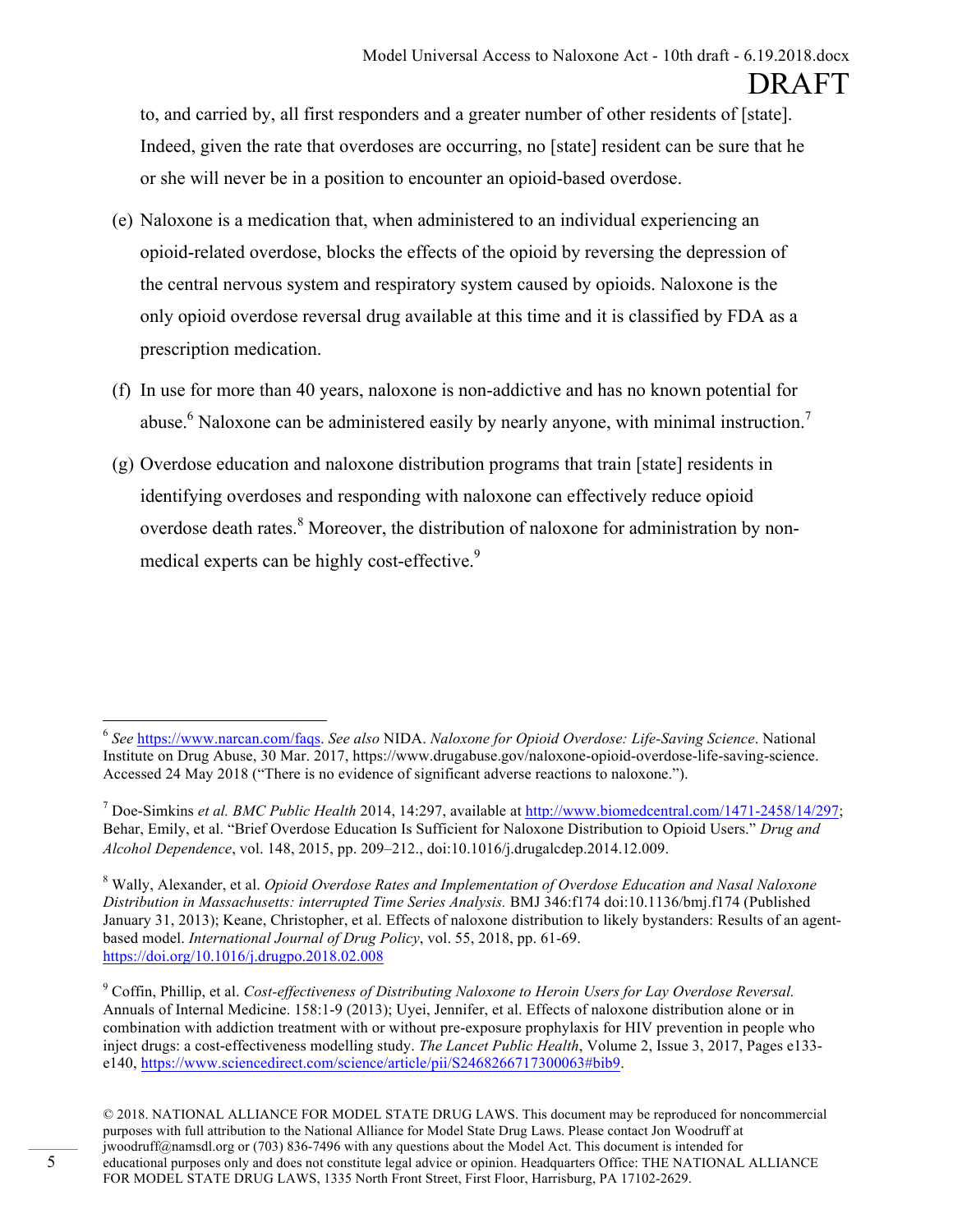- (h) As of July 2017, all 50 states and the District of Columbia have enacted laws designed to improve access to naloxone.<sup>10</sup> These laws have been shown to reduce overdose deaths.<sup>11</sup> Moreover, in April 2018, the U.S. Surgeon General released an advisory urging individuals who are personally at risk for an opioid overdose, the family and friends of such persons, and any individuals who may encounter those experiencing opioid overdose, to keep doses of naloxone on hand at all times.<sup>12</sup>
- (i) An opioid-related overdose is a life-threatening medical emergency. It is critical to summon emergency medical assistance before, or immediately after, administering naloxone, usually by calling 911.<sup>13</sup> However, individuals who witness an overdose are sometimes reluctant to call 911 for fear of being arrested and prosecuted for a crime. As of January 2018, 41 states and the District of Columbia have enacted "Good Samaritan" laws providing varying levels of limited immunity to individuals who call for help when someone has experienced an opioid-related overdose.<sup>14</sup> In most states, this immunity also applies to the individual experiencing the overdose. These laws have also been shown to be associated with reductions in drug-related overdose.<sup>15</sup>
- (j) Help should not end with reversing a person's overdose and getting the person medical assistance, however. Recent statistics confirm that many individuals who die from drug overdoses previously survived at least one overdose.<sup>1617</sup>

<sup>14</sup> Network for Public Health Law, *supra* note 10, reporting 40 states plus D.C. as of July 2017. Arizona became the 41<sup>st</sup> state with such a law in January 2018 (effective April 2018).

 <sup>10</sup> The Network for Public Health Law. *Legal Interventions to Reduce Overdose Mortality: Naloxone Access and Overdose Good Samaritan Laws.* P.2 (July 2017), available at https://www.networkforphl.org/\_asset/qz5pvn/legal-interventions-to-reduce-overdose.pdf.

<sup>11</sup> McClellan, Chandler, Lambdin, Barrot H., *et al. Opioid-overdose laws association with opioid use and overdose mortality*. Addictive Behaviors. March 19, 2018.

<sup>12</sup> https://www.surgeongeneral.gov/priorities/opioid-overdose-prevention/naloxone-advisory.html.

 $<sup>13</sup>$  According to the Substance Abuse and Mental Health Services Administration, the first step for anyone encountering</sup> a potential opioid overdose is to call 911. Substance Abuse and Mental Health Services Administration, *Opioid Overdose Prevention Toolkit: Five Essential Steps for First Responders.* HHS Publication No. (-SMA) 13-4742. Rockville, MD: Substance Abuse and Mental Health Services Administration, 2013.

<sup>15</sup> McClellan, *et al., supra* note 11.

<sup>&</sup>lt;sup>16</sup> Nearly 10% of Massachusetts residents who survived a nonfatal overdose between 2011 and 2015 suffered a fatal

<sup>© 2018.</sup> NATIONAL ALLIANCE FOR MODEL STATE DRUG LAWS. This document may be reproduced for noncommercial purposes with full attribution to the National Alliance for Model State Drug Laws. Please contact Jon Woodruff at jwoodruff@namsdl.org or (703) 836-7496 with any questions about the Model Act. This document is intended for educational purposes only and does not constitute legal advice or opinion. Headquarters Office: THE NATIONAL ALLIANCE FOR MODEL STATE DRUG LAWS, 1335 North Front Street, First Floor, Harrisburg, PA 17102-2629.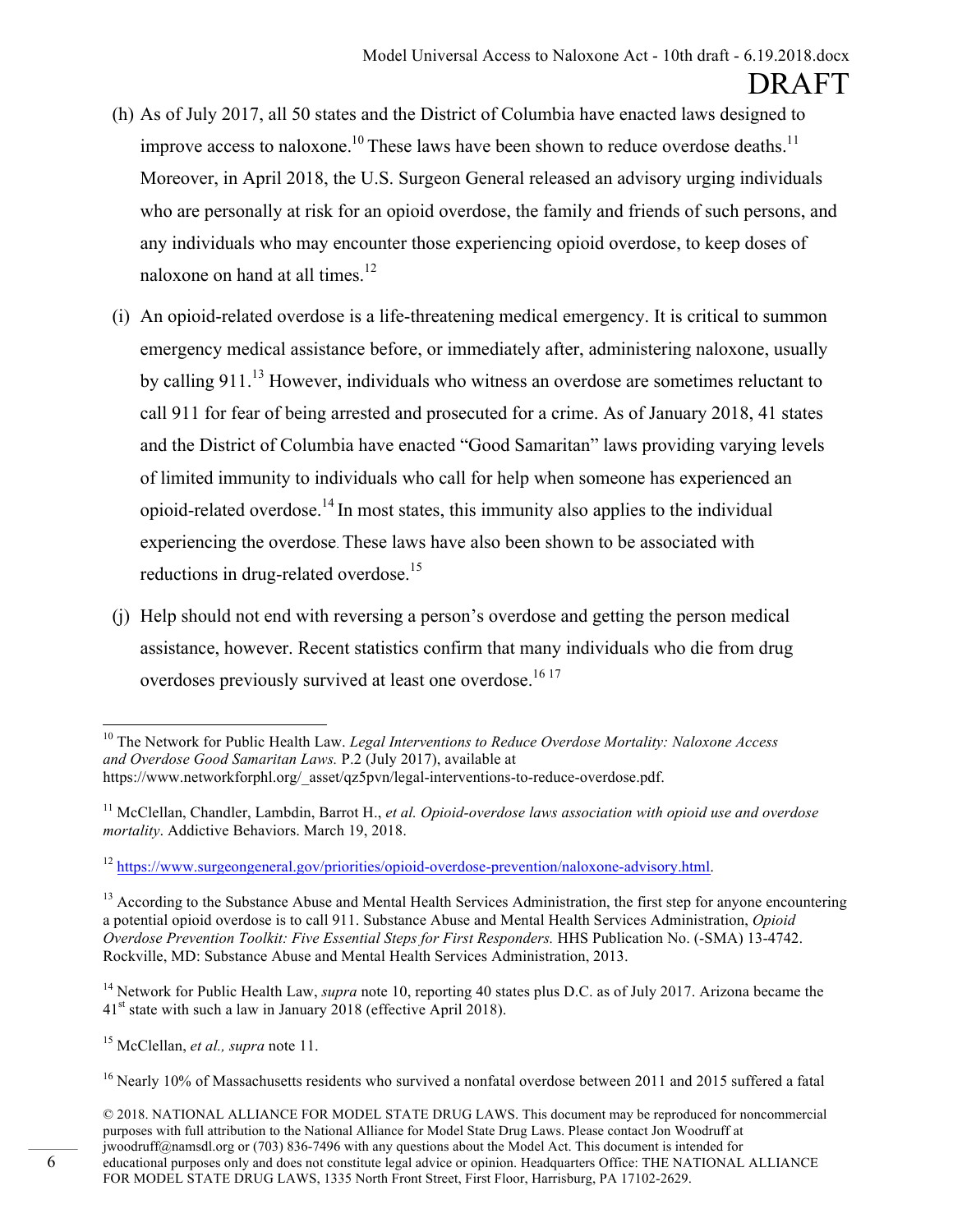(k) The cost of naloxone can be a barrier to some individuals from accessing the medication in an easily usable form.<sup>18</sup> Requiring Medicaid and private health insurers to cover the cost of naloxone without prior authorization or any other non-quantitative limitation restrictions can help remove this barrier to access.<sup>19</sup>

#### **SECTION III. PURPOSE**

The Model Universal Access to Naloxone Act (Act) is designed to save the lives of individuals who have experienced opioid-related overdoses and to create the opportunity for individuals who wish to access appropriate, state-licensed addiction treatment to do so. The Act requires the issuance of a standing order that authorizes the distribution and administration of naloxone by everyone in [state], any of whom could find themselves in a position to assist an individual experiencing an opioid-related overdose. In so doing, the Act creates the broadest possible access

l opioid-related overdose within two years. Massachusetts Department of Health, *An Assessment of Opioid-Related Overdoses in Massachusetts 2011-2015* (August 2017). West Virginia found that 71% of individuals who died of a drug overdose in 2016 previously had used emergency medical services within 12 months of their death. West Virginia Violence and Injury Prevention Center. (2017) *West Virginia Drug Overdose Deaths in 2016: Healthcare Systems Utilization, Risk Factors, and Opportunities for Intervention.*

<sup>17</sup> States must therefore develop and implement a collaborative strategy promoting the clinical assessment for drug and alcohol addiction in patients treated for opioid-related overdoses after medical stabilization. The strategy should take all reasonable steps to encourage and facilitate immediate transfer to treatment in accordance with an individualized clinical assessment and application of appropriate patient placement criteria. A prevention, intervention, and addiction treatment strategy developed specifically for overdose survivors will save lives, cut utilization of emergency rooms, encourage demand reduction, and save money for insurers. To this end, NAMSDL recommends adoption of The Model Act Providing for Warm Hand-off of Overdose Survivors to Treatment ("Model Warm Hand-off Act"), which directs state agencies or departments to develop this strategy.

<sup>18</sup> In April 2018, several U.S. Senators called upon the Secretary of the U.S. Department of Health and Human Services to negotiate "a lower price for easy to administer naloxone combination products," noting that "Narcan, which delivers naloxone as a nasal spray, costs \$150 for a two pack and Evzio, a hand-held auto-injector, increased in price from \$690 in 2014 to more than \$4,000 today for a two pack." Letter to the Honorable Alex Azar from sixteen U.S. Senators (April 18, 2018), available at https://www.peters.senate.gov/download/41818-letter-on-secretary-azar-on-naloxoneprices.

<sup>19</sup> In June 2017, the Medicaid and CHIP Payment and Access Commission ("MACPAC") reported to Congress that all state Medicaid programs cover naloxone and that "26 state Medicaid programs listed naloxone on their preferred drug lists or made at least one formulation available without prior authorization." Medicaid and CHIP Payment and Access Commission. 2017. Chapter 2: Medicaid and the Opioid Epidemic. In Report to the Congress on Medicaid and CHIP. June 2017. Washington, DC. Moreover, the laws of several states, including Connecticut, Illinois, Maryland, and Rhode Island, require private insurers to cover one or more formulations of naloxone without prior authorization requirements. C.G.S.A. § 38a-510b; C.G.S.A. §38a-544b; 215 ILCS 5/356z.23; MD Code, Insurance, § 15-850; R.I. Gen.Laws, § 27-18-82; R.I. Gen.Laws, § 27-19-73; R.I. Gen.Laws, § 27-20-69; R.I. Gen.Laws, § 27-41-86.

© 2018. NATIONAL ALLIANCE FOR MODEL STATE DRUG LAWS. This document may be reproduced for noncommercial purposes with full attribution to the National Alliance for Model State Drug Laws. Please contact Jon Woodruff at jwoodruff@namsdl.org or (703) 836-7496 with any questions about the Model Act. This document is intended for educational purposes only and does not constitute legal advice or opinion. Headquarters Office: THE NATIONAL ALLIANCE FOR MODEL STATE DRUG LAWS, 1335 North Front Street, First Floor, Harrisburg, PA 17102-2629.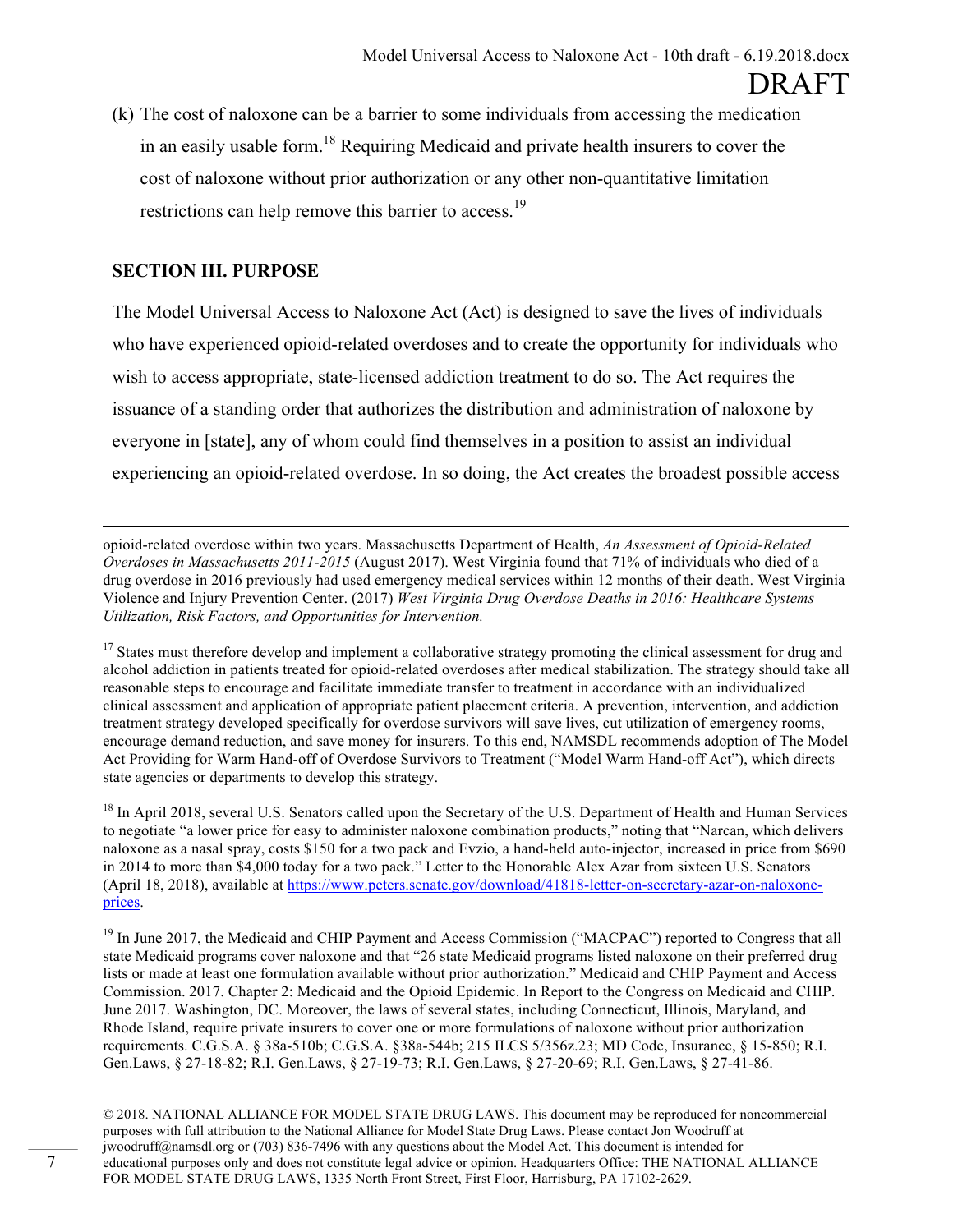to the life-saving medication.<sup>20</sup> In addition, the Act includes language designed to ensure comprehensive financial support under Medicaid, commercial insurance, and state funding mechanisms for the activities authorized by this Act.

#### **SECTION IV. DEFINITIONS.**

For the purposes of this Act, unless the context clearly indicates otherwise, the following words and phrases shall have the meanings given them in this Section.

- (a) "Co-prescribe" means, with respect to naloxone, the practice of prescribing the drug in conjunction with an opioid prescription.
- (b) "Community-focused organization" means any organization or health agency that seeks to distribute naloxone to community members.
- (c) "Dispenser" means any entity that is licensed, certified, or otherwise authorized by [state] to dispense prescription drugs, including naloxone. Dispensers include pharmacists, pharmacies, and dispensing practitioners licensed, certified, or otherwise authorized by [state]. Dispensers do not include individuals or community-focused organizations who are granted authority to store and distribute naloxone solely through this Act.
- (d) "Drug" means: (1) an article recognized in the official United States Pharmacopoeia, official Homoeopathic Pharmacopoeia of the United States, or official National Formulary, or any supplement to any of them; (2) an article intended for use in the diagnosis, cure, mitigation, treatment, or prevention of disease in man or other animals; (3) an article (other than food) intended to affect the structure or any function of the body of man or other animals; and (4) an article intended for use as a component of any article specified in clause (1), (2), or (3). The term does not include devices or their components, parts or accessories.
- (e) **"**First responder" means a law enforcement officer, firefighter, emergency medical services provider, or other individual who, in an official capacity, responds rapidly to an

<sup>&</sup>lt;sup>20</sup> As described in footnote 17 above, NAMSDL recommends adoption of the Warm Hand-off Act in order to develop a collaborative and robust intervention mechanism to intervene with, assess and refer overdose survivors to appropriate addiction treatment services. Likewise, NAMSDL supports comprehensive overdose Good Samaritan legislation to encourage all individuals who witness an overdose to summon emergency assistance.

<sup>© 2018.</sup> NATIONAL ALLIANCE FOR MODEL STATE DRUG LAWS. This document may be reproduced for noncommercial purposes with full attribution to the National Alliance for Model State Drug Laws. Please contact Jon Woodruff at jwoodruff@namsdl.org or (703) 836-7496 with any questions about the Model Act. This document is intended for educational purposes only and does not constitute legal advice or opinion. Headquarters Office: THE NATIONAL ALLIANCE FOR MODEL STATE DRUG LAWS, 1335 North Front Street, First Floor, Harrisburg, PA 17102-2629.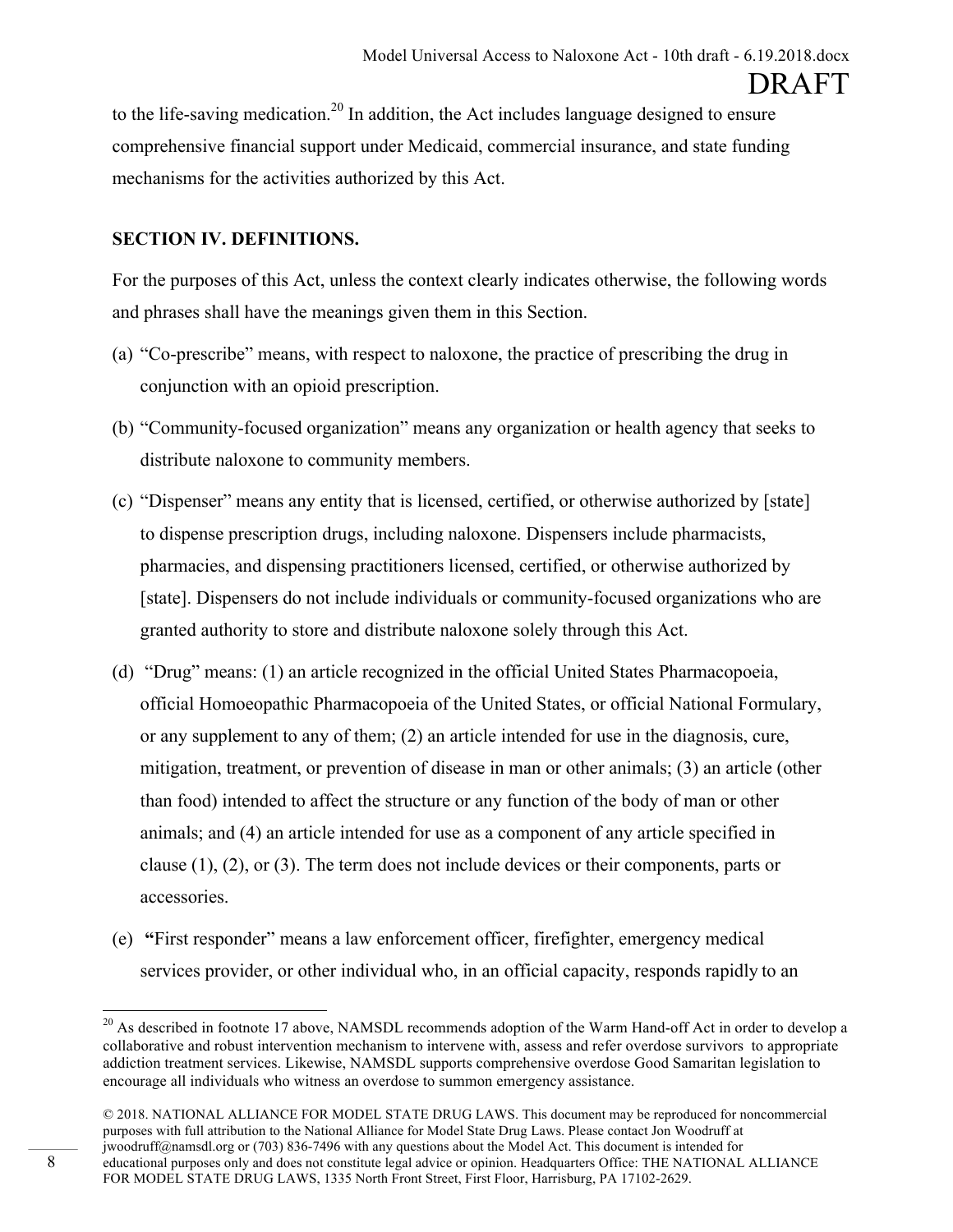emergency or critical incident. This includes such person working in an official capacity on a volunteer basis.

- (f) "Naloxone" means naloxone hydrochloride, which binds to a person's opioid receptors and blocks the effects of the opioid acting on those receptors, and is approved by the federal Food and Drug Administration (FDA) for the emergency treatment of a known or suspected opioid overdose.
- (g) "Opioid-related overdose" means an acute condition evidenced by symptoms including, but not limited to, physical illness, coma, decreased level of consciousness, or respiratory depression, resulting from the consumption or use of an opioid or another substance with which an opioid is combined.
- (h) "Prescriber" means an individual licensed, certified, or otherwise authorized by [state] to prescribe prescription drugs, including naloxone.
- (i) "Standing order" means a prewritten, non-person specific order issued by a prescriber that authorizes the dispensing of a drug to or administration of the drug by any individuals.

#### **SECTION V. CO-PRESCRIBING OF NALOXONE.**

All prescribers within [state] shall co-prescribe naloxone whenever they prescribe a schedule II, III, or IV opioid to a patient. Where the prescriber has issued to the same patient a co-prescription for naloxone within the past 12 months, the prescriber may, but is not required to, issue an additional co-prescription for naloxone.

#### **SECTION VI. STATEWIDE STANDING ORDERS**

(a) The [insert appropriate state medical professional with prescribing authority, e.g., surgeon general, physician general] shall issue one or more standing orders for the dispensing, distribution, and administration of naloxone covering any person seeking naloxone within [state]. Standing orders issued under this section shall authorize individuals and community-focused organizations to obtain, store, and distribute naloxone, as provided for by this Act. Standing orders issued under this section are for a legitimate medical purpose in the usual course of professional practice.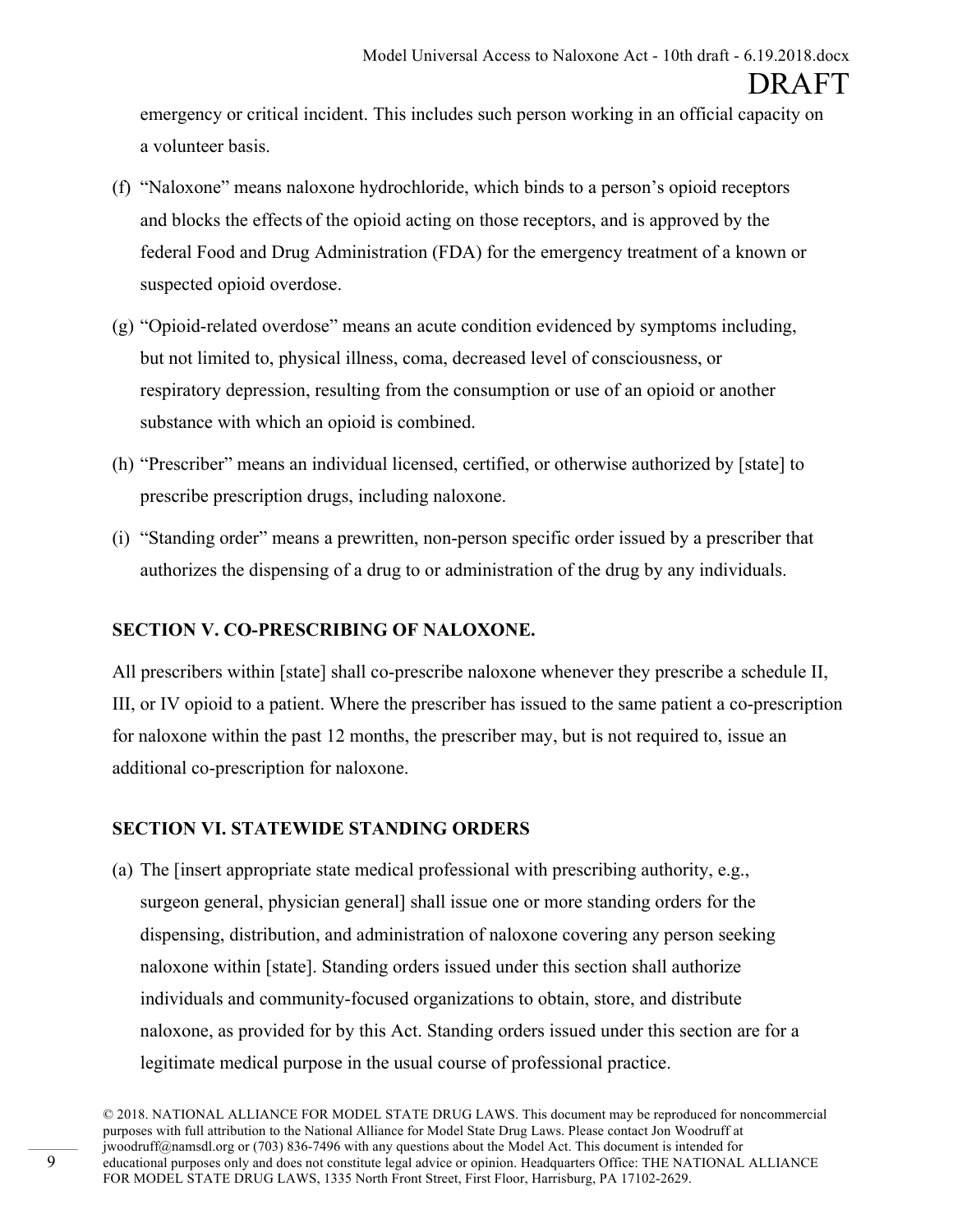- (b) The standing order under subsection (a) shall specify, at a minimum:
	- (1) The naloxone formulation and means of administration that are approved for dispensing, distribution, and administration;
	- (2) Any recommended instruction for the persons to whom the naloxone is dispensed or distributed; and
	- (3) Information about:
		- (i) signs and symptoms of an opioid-related overdose;
		- (ii) proper administration of naloxone;
		- (iii) proper care of an individual to whom naloxone has been administered;
		- (iv) procedures for summoning emergency medical assistance.<sup>21</sup>
- (c) Any standing order issued pursuant to subsection (a) shall remain in effect for two (2) years from the date of issuance. Prior to the end of the two-year period of any standing order, the [appropriate state medical professional with prescribing authority] shall renew the order for two (2) additional years, unless the [appropriate state medical professional with prescribing authority] publicly certifies to the [state legislature] that: (1) the rate of opioid-related overdose death in the state is equal to or lower than it was in 2000; and (2) there is no longer any significant public health benefit for renewal.

#### **SECTION VII. DIRECT PRESCRIBING AND DISPENSING NALOXONE.**

(a) Notwithstanding the presence or lack of a statewide standing order as described in Section VI, prescribers may prescribe, and dispensers may dispense, naloxone and any necessary supplies for administering the drug directly or by standing order to any individual or any community-focused organization. A prescription issued under this Section is for a legitimate medical purpose in the usual course of professional practice.

 <sup>21</sup> For example, Substance Abuse and Mental Health Services Administration, *Opioid Overdose Prevention Toolkit: Five Essential Steps for First Responders*, *supra* note 11.

<sup>© 2018.</sup> NATIONAL ALLIANCE FOR MODEL STATE DRUG LAWS. This document may be reproduced for noncommercial purposes with full attribution to the National Alliance for Model State Drug Laws. Please contact Jon Woodruff at jwoodruff@namsdl.org or (703) 836-7496 with any questions about the Model Act. This document is intended for educational purposes only and does not constitute legal advice or opinion. Headquarters Office: THE NATIONAL ALLIANCE FOR MODEL STATE DRUG LAWS, 1335 North Front Street, First Floor, Harrisburg, PA 17102-2629.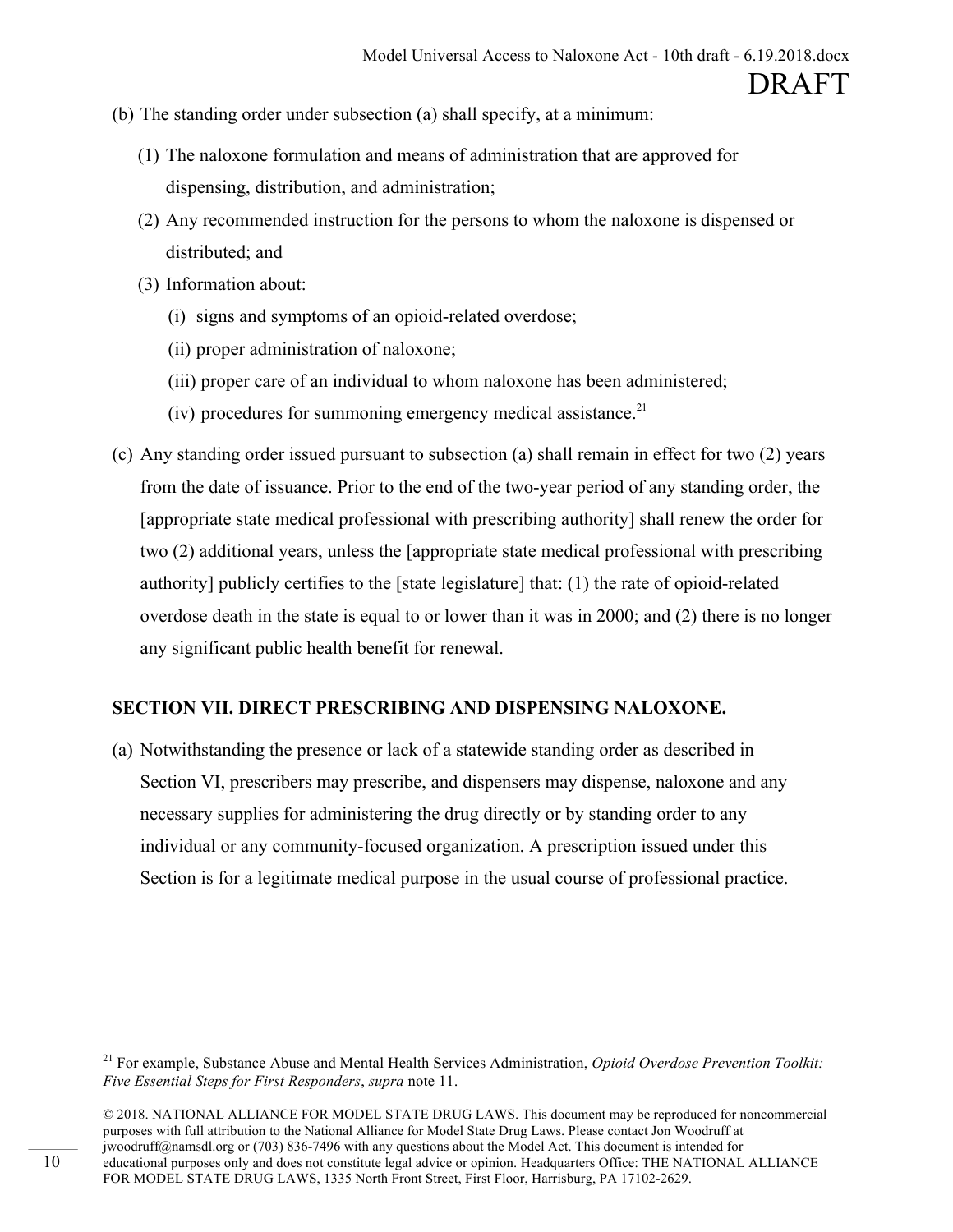- (b) A prescriber who directly prescribes or dispenses naloxone and any necessary supplies for administering the drug pursuant to subsection (a) shall provide that recipient with information regarding:
	- (1) signs and symptoms of an opioid-related overdose;
	- (2) proper administration of naloxone;
	- (3) proper care of an individual to whom naloxone has been administered; and
	- (4) procedures for summoning emergency medical assistance.

### **SECTION VIII. POSSESSION AND ADMINISTRATION OF NALOXONE BY INDIVIDUALS AND COMMUNITY-FOCUSED ORGANIZATIONS**

- (a) Notwithstanding any other law or regulation to the contrary, individuals and communityfocused organizations receiving naloxone, and any necessary supplies for administering the drug, may possess and store the drug and such supplies. If it is permitted under any standing order or prescription issued pursuant to this Act, community-focused organizations that possess naloxone may distribute the drug to other individuals. The storage of naloxone and supplies to administer it pursuant to this section is not subject to [state] pharmacy practice laws or other [state] requirements that apply to the storage of drugs or medications.
- (b) A person to whom naloxone is dispensed or distributed pursuant to this Act may administer the drug to anyone that the recipient reasonably believes to be experiencing an opioid-related overdose. The person administering naloxone shall be immune from civil and criminal liability, and is not subject to adverse professional action, for the good faith administration of the drug.
- (c) Persons who summon emergency medical assistance contemporaneously with administering naloxone pursuant to subsection (b) shall, in addition to the protections afforded under that subsection, receive the protections afforded by [insert citation to appropriate state Good Samaritan provisions pertaining to overdoses].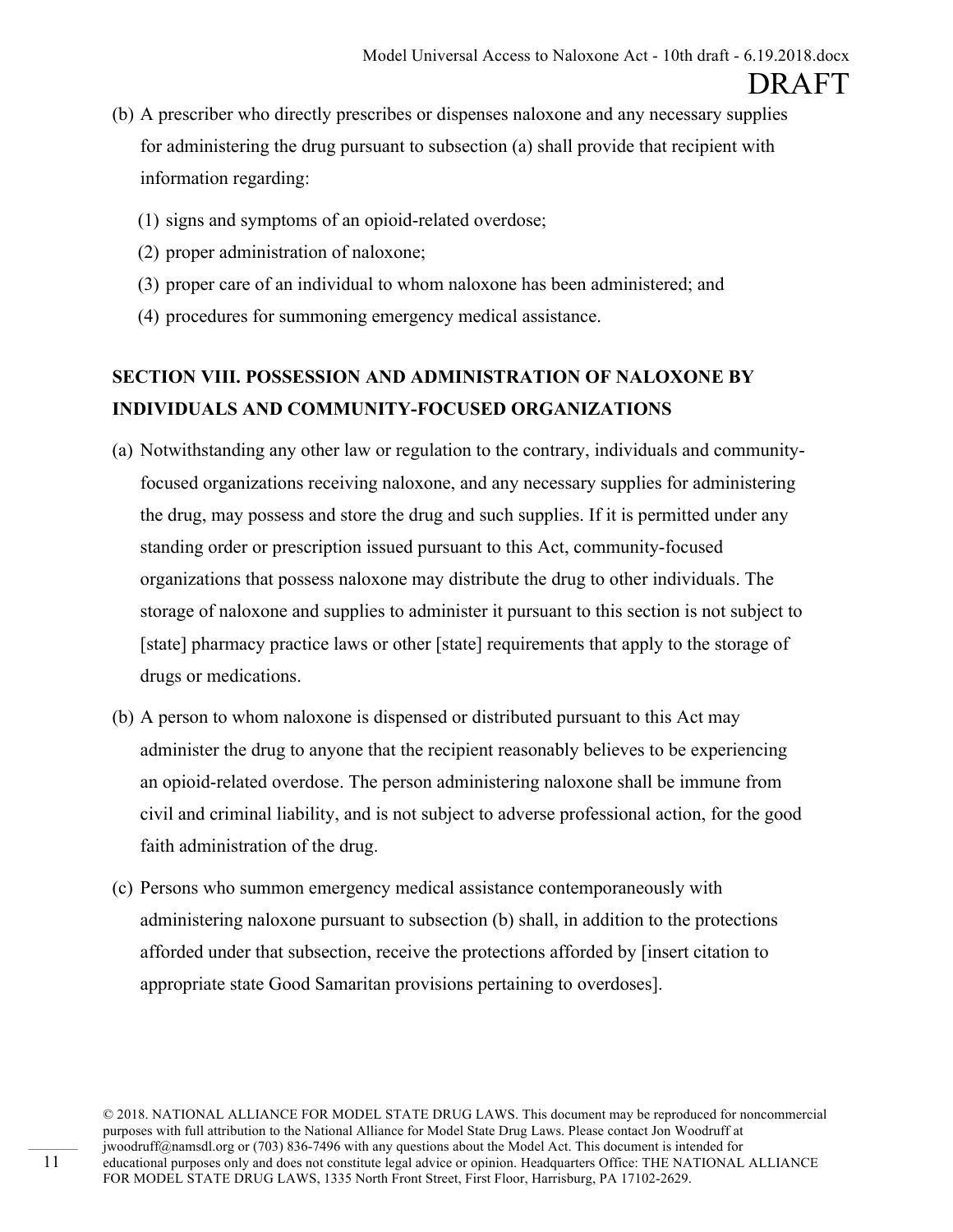#### **SECTION IX. NALOXONE SUPPLY.**

All pharmacies licensed, certified, or otherwise authorized to do business in [state] shall dispense naloxone to an individual or community-focused organization pursuant to either a traditional or non-person specific prescription within seven (7) days of the request. The [state department/agency that oversees pharmacies] shall implement appropriate rules and regulations to enforce this requirement. Notwithstanding [statutory section that describes the requirements for the administrative rule writing process], the [state department/agency that oversees pharmacies] is not required to provide evidence that promulgating a rule under this subsection as an emergency rule is necessary for the preservation of the public peace, health, safety, or welfare and is not required to provide a finding of emergency for a rule promulgated under this subsection

#### **SECTION X. IMMUNITY.**

- (a) Any prescriber issuing a prescription for naloxone pursuant to this Act is immune from civil and criminal liability, and is not subject to adverse professional action, for: (1) the prescribing of naloxone and any necessary supplies for administering the drug; or (2) for any ultimate outcomes of such prescribing.
- (b) Any dispenser dispensing naloxone pursuant to this Act is immune from civil and criminal liability, and is not subject to adverse professional action, for: (1) the dispensing of naloxone and any necessary supplies for administering the drug; or (2) for any ultimate outcomes of such dispensing.
- (c) Any individual or community-focused organization who distributes or administers naloxone pursuant to this Act or is immune from civil and criminal liability, and is not subject to adverse professional action, for: (1) the distributing of naloxone and any necessary supplies for administering the drug; (2) the administration of naloxone; or (3) for any ultimate outcomes of such distribution or administration.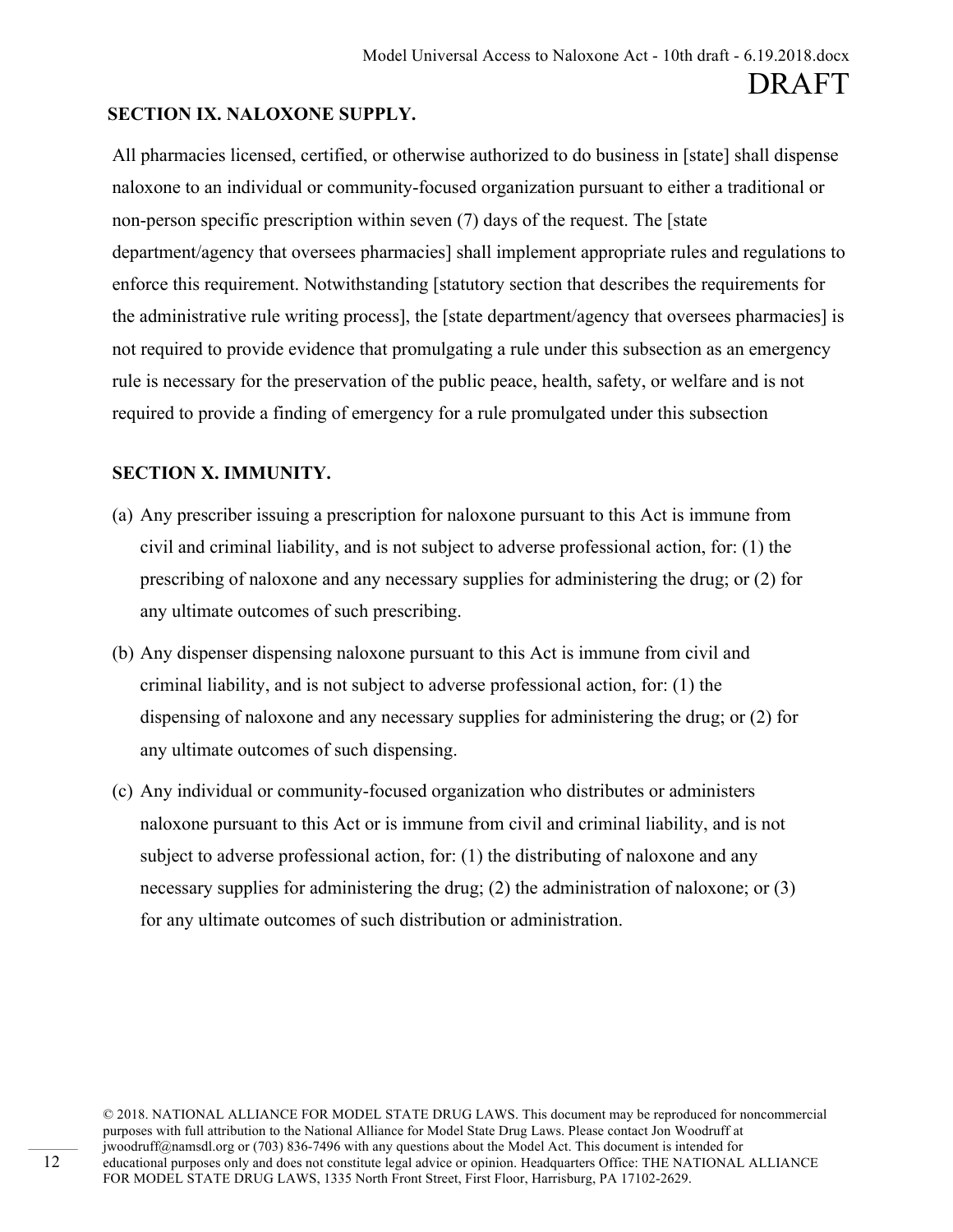#### **SECTION XI. PUBLIC EDUCATION PROGRAMS.**

In conjunction with the issuance of a statewide standing order under this Act, the [state health department, single state authority on drugs and alcohol, and/or other appropriate party] shall:

- (a) Promote the safe and effective use and administration of naloxone by all [state] residents, as set forth in this Act;
- (b) Identify resources for and develop a public education program that trains all [state] residents about the need to carry naloxone, how to identify an overdose, the process for administering naloxone, and the necessity of immediately calling 911 upon encountering an overdose;
- (c) Identify resources for and develop an educational program that trains all [state] law enforcement, probation, parole, and correctional officers on the importance of encouraging individuals to call 911 upon encountering an overdose, including utilizing discretion in arresting and charging such individuals for minor crimes and offenses so as to not deter 911 calls;
- (d) Identify resources for and develop an educational program addressing the recommended procedures to limit first responders' potential exposure to the drug(s) involved in an underlying overdose; $^{22}$  and
- (e) Establish or promote the development of community-focused organization naloxone access programs. At a minimum, such access program shall offer participants an approved training and education program as part of the program of naloxone distribution.

#### **SECTION XII. NEW OPIOID OVERDOSE REVERSAL DRUG.**

In the event that the Food and Drug Administration (FDA) approves a new opioid overdose reversal drug, the provisions of this Act shall be applicable to such drug.

<sup>&</sup>lt;sup>22</sup> Recommended procedures should address both first responders and service animals working for first responders who may also come into contact with the drug(s) causing the overdose.

<sup>© 2018.</sup> NATIONAL ALLIANCE FOR MODEL STATE DRUG LAWS. This document may be reproduced for noncommercial purposes with full attribution to the National Alliance for Model State Drug Laws. Please contact Jon Woodruff at jwoodruff@namsdl.org or (703) 836-7496 with any questions about the Model Act. This document is intended for educational purposes only and does not constitute legal advice or opinion. Headquarters Office: THE NATIONAL ALLIANCE FOR MODEL STATE DRUG LAWS, 1335 North Front Street, First Floor, Harrisburg, PA 17102-2629.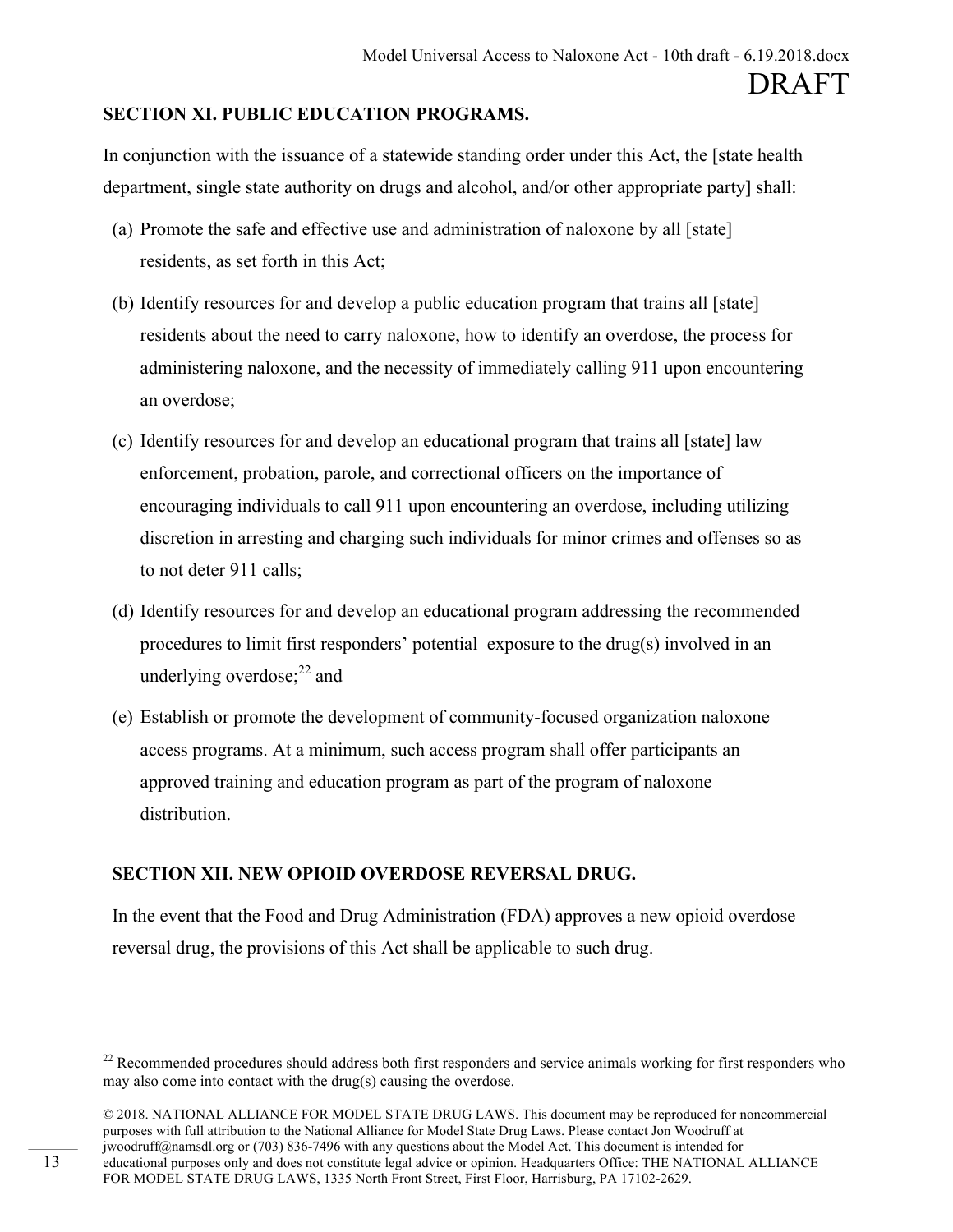#### **SECTION XIII. CONSENTS.**

- (a) The attending physician in an emergency department, or the physician's designee, shall make reasonable efforts to obtain a signed patient consent to disclose information about the patient's opioid-related overdose to family members or other medical professionals involved in the patient's health care.
- (b) If consent cannot practicably be provided because of the patient's incapacity or a serious and imminent threat to a patient's health or safety, the physician, or physician's designee, may disclose information about a patient's opioid-related overdose in compliance with applicable privacy and confidentiality laws and regulations.<sup>23</sup> Such laws include:
	- (1) the Health Insurance Portability and Accountability Act of 1996 (HIPAA), Pub. L. No. 104-191 (Aug. 21, 1996);
	- (2) 45 C.F.R. parts 160 and 164 (HIPAA Privacy and Security Rules);
	- (3) federal confidentiality law and regulations, 42 U.S.C. § 290dd-2, 42 C.F.R. Part 2; and
	- (4) any relevant state law related to the privacy, confidentiality, and disclosure of protected health information.

#### **SECTION XIV. INSURANCE COVERAGE FOR NALOXONE.**

- (a) Every individual or group health-insurance contract, plan, or policy that provides prescription coverage that is delivered, issued for delivery, amended or renewed in [this state] on or after \_\_\_\_\_\_\_\_\_\_\_\_\_\_, including both state Medicaid programs and private health insurance plans, shall provide coverage for naloxone, as a nasal spray, an auto-injector, or both.
- (b) The coverage provided under subsection (a) shall include both the naloxone product itself, any necessary administration supplies, and any reasonable pharmacy administration fees related to the dispensing of naloxone and provision of overdose prevention consultation. This coverage also must include refills for expired or utilized drugs.

 <sup>23</sup> *See* https://www.hhs.gov/sites/default/files/hipaa-opioid-crisis.pdf, describing how Health Insurance Portability and Accountability Act of 1996 regulations allow health professionals to share health information to certain individuals in emergency or dangerous situations.

<sup>© 2018.</sup> NATIONAL ALLIANCE FOR MODEL STATE DRUG LAWS. This document may be reproduced for noncommercial purposes with full attribution to the National Alliance for Model State Drug Laws. Please contact Jon Woodruff at jwoodruff@namsdl.org or (703) 836-7496 with any questions about the Model Act. This document is intended for educational purposes only and does not constitute legal advice or opinion. Headquarters Office: THE NATIONAL ALLIANCE FOR MODEL STATE DRUG LAWS, 1335 North Front Street, First Floor, Harrisburg, PA 17102-2629.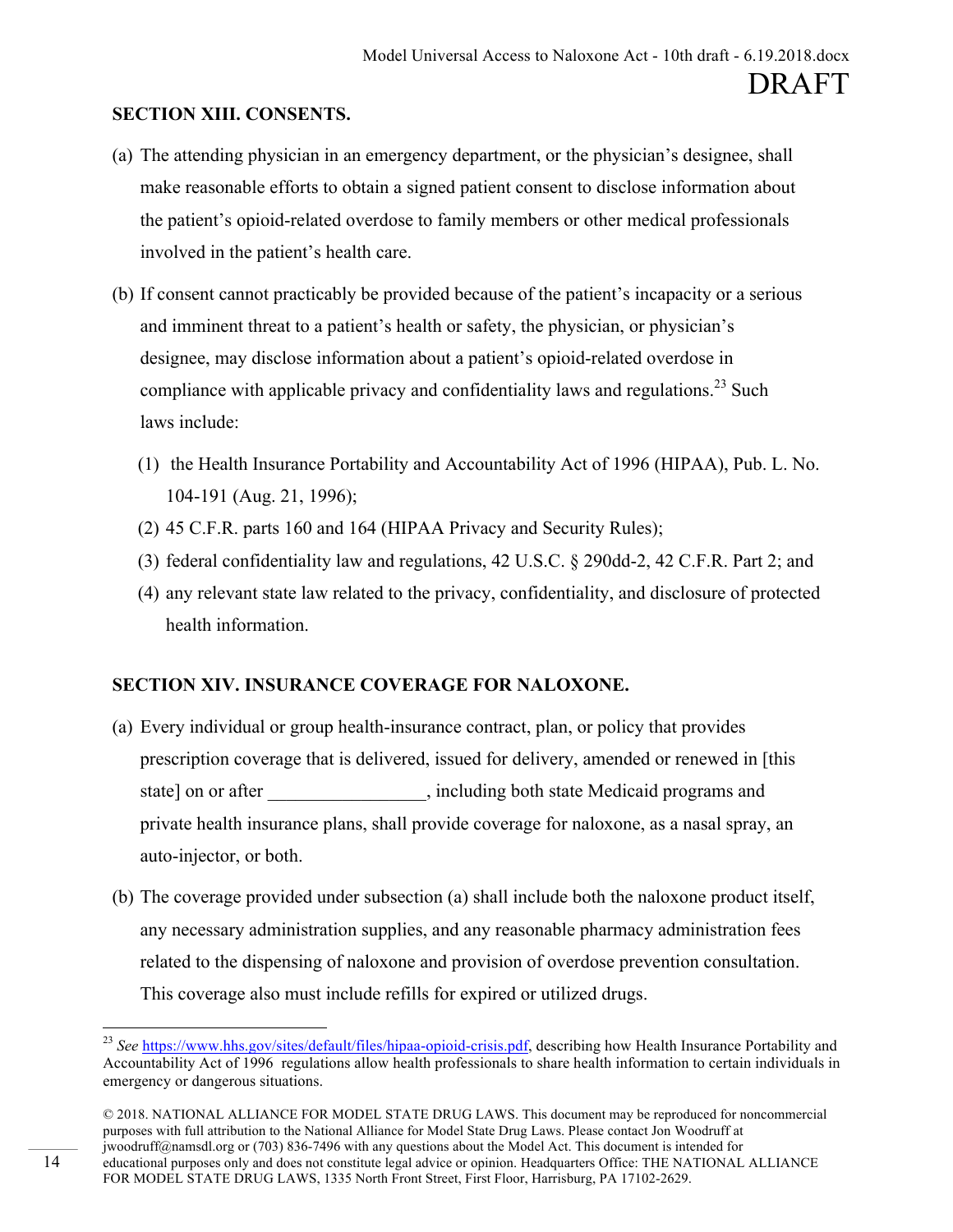- (c) The coverage provided under this section shall not be subject to prior authorization.
- (d) The coverage mandated by this section shall include naloxone that is intended for use on persons other than the insured.

#### **SECTION XV. DATA COLLECTION AND EVALUATION.**

- (a) Notwithstanding any other law or regulation to the contrary, it is hereby directed that the [state prescription drug monitoring program] is authorized and required to collect certain information about the dispensing and administration of naloxone as provided for in this section.
- (b) Collection of naloxone dispensing data. $^{24}$ 
	- (1) Effective [date], all dispensers within [state] must submit naloxone dispensing information to the [state prescription drug monitoring program] as described further in this section.
	- (2) The [state agency that regulates prescription drug monitoring programs] is directed to promulgate rules and regulations [by date] that will govern the methods and procedures for dispensers to submit this information.
	- (3) The information collected regarding dispensing of naloxone shall be for statistical, research, or educational purposes only. The rules and regulations developed pursuant to subdivision (b)(2) shall require the removal of patient, recipient, or prescriber information that could be used to identify individual patients or recipients of naloxone.

<sup>&</sup>lt;sup>24</sup> State health departments and agencies implementing statewide standing orders want naloxone dispensing information in order to determine the effectiveness of the standing order as well as to identify locations that lack pharmacies dispensing naloxone. For these purposes, the data does not need to be patient identifiable and should be aggregated by the geographic unit at the county level or below.

<sup>© 2018.</sup> NATIONAL ALLIANCE FOR MODEL STATE DRUG LAWS. This document may be reproduced for noncommercial purposes with full attribution to the National Alliance for Model State Drug Laws. Please contact Jon Woodruff at jwoodruff@namsdl.org or (703) 836-7496 with any questions about the Model Act. This document is intended for educational purposes only and does not constitute legal advice or opinion. Headquarters Office: THE NATIONAL ALLIANCE FOR MODEL STATE DRUG LAWS, 1335 North Front Street, First Floor, Harrisburg, PA 17102-2629.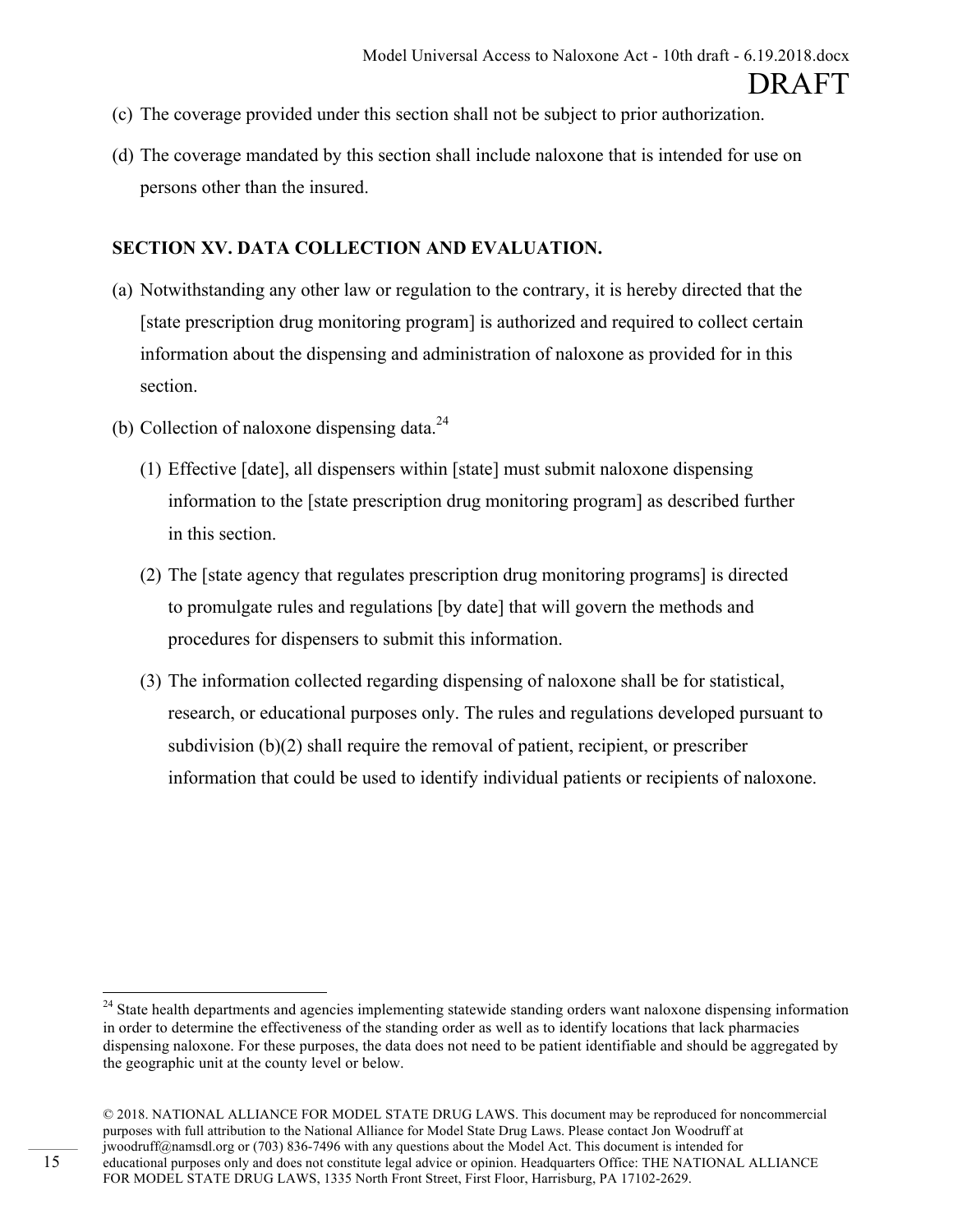- (c) Collection of naloxone administration data. 25
	- (1) Effective [date], all agencies employing first responders within [state] must submit naloxone administration information to the [state prescription drug monitoring program] as described further in this section.
	- (2) In any case where a first responder encounters someone that he or she believes: (1) is undergoing, or has immediately prior experienced, an opioid-related drug overdose; or (2) died as a result of using a narcotic drug; the first responder's agency shall report to the [state prescription drug monitoring program] all of the following:
		- i. The name and date of birth of all of the following, if applicable:
			- (A)The individual who experienced an opioid-related drug overdose;
			- (B) The individual who died as a result of using a narcotic drug;
			- (C) The individual for whom a prescription drug related to an event under (A) or (B) was prescribed;
		- ii. The name of the prescriber, the prescription number, and the name of the drug as it appears on the prescription order or prescription medicine container if a prescription medicine container was in the vicinity of the suspected drug overdose, or death.
	- (3) The [state agency that regulates prescription drug monitoring programs] is directed to promulgate rules and regulations [by date] that will govern the methods and procedures for agencies employing first responders to submit this information. The information collected shall be used by prescribers and dispensers on a need-to-know basis for purposes including improving patient health care by facilitating early identification of, and intervention with, patients who may be at risk for addiction, or who may be using, misusing, or diverting drugs for unlawful or otherwise unauthorized purposes.

<sup>&</sup>lt;sup>25</sup> Healthcare professionals want naloxone administration data because it can be clinically relevant to decisions regarding a patient's care. In order to be useful, the data must be patient identifiable, and ideally, would be included in a tool that the practitioner uses as part of their clinical decision-making process. While a prescription monitoring program is one of several such tools, it presents the most established interface between law enforcement / first responders and healthcare professionals.

<sup>© 2018.</sup> NATIONAL ALLIANCE FOR MODEL STATE DRUG LAWS. This document may be reproduced for noncommercial purposes with full attribution to the National Alliance for Model State Drug Laws. Please contact Jon Woodruff at jwoodruff@namsdl.org or (703) 836-7496 with any questions about the Model Act. This document is intended for educational purposes only and does not constitute legal advice or opinion. Headquarters Office: THE NATIONAL ALLIANCE FOR MODEL STATE DRUG LAWS, 1335 North Front Street, First Floor, Harrisburg, PA 17102-2629.